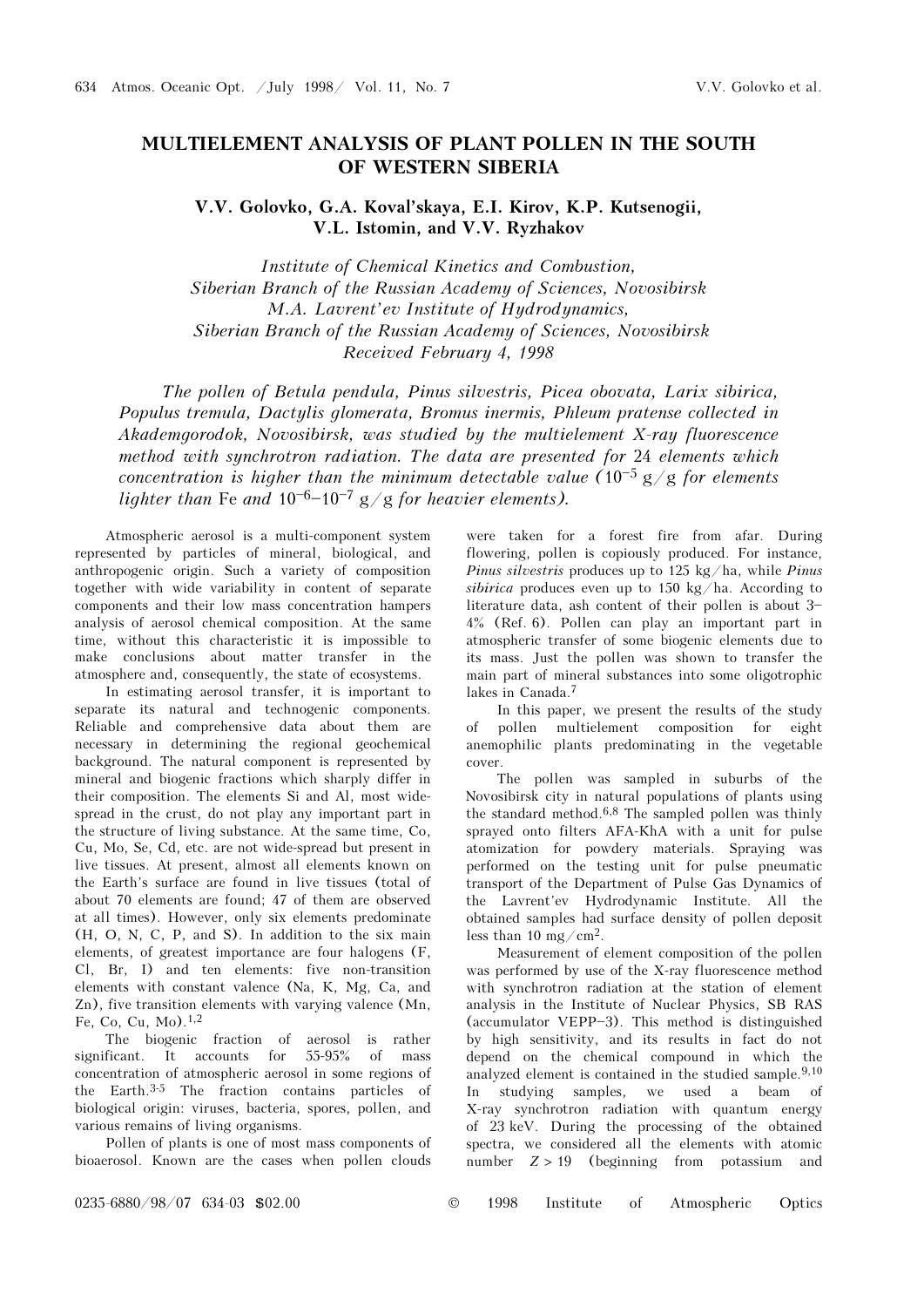heavier) excluding Mo, Ru, Rh, Pd, Ag, Cd, In, Sn. To measure the content of these elements, harder X-ray radiation is required. The reference sample containing 2.2 mg/cm2 each of Ca, Cr, Fe, Cu, Sr was used for quantitative processing of samples. This was possible due to thinness of layers of the analyzed samples, which allows neglecting of secondary effects including secondary absorption of characteristic quanta.

The Table I presents the results of multielement analysis by the X-ray fluorescence method with synchrotron radiation applied to the pollen of Betula pendula, Pinus silvestris, Picea obovata, Larix sibirica, Populus tremula, Dactylis glomerata, Bromus inermis, Phleum pratense sampled in the Akademgorodok, the Novosibirsk city. The data are presented on 24 elements which concentration is higher than the minimum detectable value  $(10^{-5} g/g$  for elements lighter than Fe and  $10^{-6}-10^{-7}$  g/g for heavier elements). The results on K are of estimation character due to difficulties in calibration for light elements.

TABLE I. Chemical element content in the pollen of eight plants sampled in the Akademgorodok, the Novosibirsk  $city, g/g.$ 

|             | Species affiliation of pollen |                     |                     |                     |                     |                     |                     |                     |
|-------------|-------------------------------|---------------------|---------------------|---------------------|---------------------|---------------------|---------------------|---------------------|
| Elements    | Woody plants                  |                     |                     |                     |                     | Herbaceous plants   |                     |                     |
|             | Pinus                         | Larix               | Picea               | Populus             | Betula              | Phleum              | <b>Bromus</b>       | Dactylis            |
|             | silvestris                    | sibirica            | obovata             | tremula             | pendula             | pratense            | inermis             | glomerata           |
| $\rm K$     | 0.08551                       | 0.04202             | 0.1361              | 0.16302             | 0.03128             | 0.08167             | 0.05365             | 0.15878             |
| Ca          | 0.00069                       | 0.00093             | 0.00077             | 0.00678             | 0.00134             | 0.00217             | 0.00204             | 0.00619             |
| Ti          | $2.8 \cdot 10^{-5}$           | $\boldsymbol{0}$    | $\boldsymbol{0}$    | $\boldsymbol{0}$    | $\boldsymbol{0}$    | $4.2 \cdot 10^{-5}$ | $2.8 \cdot 10^{-5}$ | $9.1 \cdot 10^{-5}$ |
| Cr          | $1.9 \cdot 10^{-5}$           | $5.1 \cdot 10^{-5}$ | $\theta$            | $\theta$            | $3.7 \cdot 10^{-5}$ | $1.4 \cdot 10^{-5}$ | $\boldsymbol{0}$    | $4.5 \cdot 10^{-5}$ |
| Mn          | $4.5 \cdot 10^{-5}$           | $8.3 \cdot 10^{-5}$ | $4.10^{-5}$         | 0.00021             | $4.9 \cdot 10^{-5}$ | $3.5 \cdot 10^{-5}$ | $2.10^{-5}$         | $8.3 \cdot 10^{-5}$ |
| Fe          | 0.00017                       | $9.5 \cdot 10^{-5}$ | 0.00015             | $\theta$            | 0.0002              | 0.00019             | 0.00013             | 0.00038             |
| Ni          | $\theta$                      | $3.3 \cdot 10^{-6}$ | $\mathbf{0}$        | $2.2 \cdot 10^{-5}$ | $\theta$            | $\theta$            | $\boldsymbol{0}$    | $\boldsymbol{0}$    |
| Cu          | $1.10^{-5}$                   | $1.9.10^{-6}$       | $1.4 \cdot 10^{-5}$ | $6.10^{-5}$         | $1.6 \cdot 10^{-5}$ | $1.8 \cdot 10^{-5}$ | $1.6 \cdot 10^{-5}$ | $3.9.10^{-5}$       |
| Zn          | $2.7 \cdot 10^{-5}$           | $4.7 \cdot 10^{-5}$ | $5.2 \cdot 10^{-5}$ | $1.9.10^{-6}$       | $1.1 \cdot 10^{-6}$ | $5.10^{-5}$         | $4.10^{-5}$         | 0.00013             |
| As          | $1.7 \cdot 10^{-5}$           | $\boldsymbol{0}$    | $\boldsymbol{0}$    | $1.1 \cdot 10^{-5}$ | $2.2 \cdot 10^{-5}$ | $5.1 \cdot 10^{-7}$ | $1.3 \cdot 10^{-6}$ | $3.10^{-6}$         |
| <b>Br</b>   | $1.1 \cdot 10^{-5}$           | $8.8 \cdot 10^{-6}$ | $2.8 \cdot 10^{-5}$ | $1.4 \cdot 10^{-5}$ | $2.8 \cdot 10^{-6}$ | $4.9.10^{-6}$       | $4.4 \cdot 10^{-7}$ | $3.3 \cdot 10^{-6}$ |
| Rb          | $8.7 \cdot 10^{-6}$           | $4.8 \cdot 10^{-6}$ | $5.2 \cdot 10^{-6}$ | $7.6 \cdot 10^{-6}$ | $1.5 \cdot 10^{-6}$ | $9.6 \cdot 10^{-6}$ | $5.2 \cdot 10^{-6}$ | $2.5 \cdot 10^{-5}$ |
| Sr          | $\boldsymbol{0}$              | $5.5 \cdot 10^{-6}$ | $2.10^{-7}$         | $1.5 \cdot 10^{-6}$ | $3.3 \cdot 10^{-7}$ | $2.3 \cdot 10^{-6}$ | $2.7 \cdot 10^{-6}$ | $9.4 \cdot 10^{-6}$ |
| $\mathbf Y$ | $\theta$                      | $4.3 \cdot 10^{-7}$ | $\theta$            | $5.9.10^{-5}$       | $2.4 \cdot 10^{-6}$ | $\theta$            | $\theta$            | $\Omega$            |
| Zr          | $1.3 \cdot 10^{-6}$           | $9.8 \cdot 10^{-7}$ | $7.9.10^{-6}$       | $\boldsymbol{0}$    | $\boldsymbol{0}$    | $1.5 \cdot 10^{-6}$ | $1.7 \cdot 10^{-6}$ | $4.4 \cdot 10^{-6}$ |
| Nb          | $\boldsymbol{0}$              | $3.7 \cdot 10^{-7}$ | $\boldsymbol{0}$    | $\mathbf{0}$        | 0.00015             | $\boldsymbol{0}$    | $\boldsymbol{0}$    | $3.8 \cdot 10^{-7}$ |
| Sb          | $5.10^{-5}$                   | $\boldsymbol{0}$    | $\theta$            | $\theta$            | $\overline{0}$      | 0.00016             | 0.00011             | $4.9.10^{-5}$       |
| Sm          | $1.5 \cdot 10^{-5}$           | $2.9.10^{-6}$       | $\theta$            | $\mathbf{0}$        | $\boldsymbol{0}$    | $\boldsymbol{0}$    | $\boldsymbol{0}$    | $\theta$            |
| Gd          | $3.4 \cdot 10^{-7}$           | $\boldsymbol{0}$    | $1.3 \cdot 10^{-6}$ | $\overline{0}$      | $\theta$            | $\boldsymbol{0}$    | $\mathbf{0}$        | $2.2 \cdot 10^{-6}$ |
| Yb          | $6.5.10^{-6}$                 | $\Omega$            | $\mathbf{0}$        | $\theta$            | $8.6 \cdot 10^{-8}$ | $\theta$            | $\theta$            | $\theta$            |
| Hf          | $\boldsymbol{0}$              | $\boldsymbol{0}$    | $\theta$            | $\mathbf{0}$        | $5.7 \cdot 10^{-7}$ | $3.9.10^{-6}$       | $\theta$            | $2.2 \cdot 10^{-6}$ |
| W           | $\boldsymbol{0}$              | $\theta$            | $\theta$            | $\mathbf{0}$        | $5.5 \cdot 10^{-7}$ | $\boldsymbol{0}$    | $2.4 \cdot 10^{-6}$ | $2.4 \cdot 10^{-6}$ |
| Bi          | $\overline{0}$                | $2.5 \cdot 10^{-6}$ | $\mathbf{0}$        | $\theta$            | $\boldsymbol{0}$    | $\theta$            | $\boldsymbol{0}$    | $\boldsymbol{0}$    |
| $\mathbf U$ | $\boldsymbol{0}$              | $\mathbf{0}$        | $5.1 \cdot 10^{-7}$ | $\overline{0}$      | $\boldsymbol{0}$    | 0                   | $\mathbf{0}$        | $\Omega$            |
| Nd          | $\boldsymbol{0}$              | $\theta$            | $\boldsymbol{0}$    | $\theta$            | $\boldsymbol{0}$    | $\boldsymbol{0}$    | $3.2 \cdot 10^{-6}$ | $1.6 \cdot 10^{-5}$ |
| Co          | $\boldsymbol{0}$              | $\theta$            | $\theta$            | $\overline{0}$      | $\overline{0}$      | $\boldsymbol{0}$    | $1.9 \cdot 10^{-6}$ | $6.2 \cdot 10^{-6}$ |
| Tm          | $\boldsymbol{0}$              | $\boldsymbol{0}$    | $\boldsymbol{0}$    | $\mathbf{0}$        | $\boldsymbol{0}$    | $\mathbf{0}$        | $\mathbf{0}$        | $7.6 \cdot 10^{-6}$ |
| Ra          | 0                             | $\theta$            | $\mathbf{0}$        | $\theta$            | 0                   | 0                   | $8.8 \cdot 10^{-7}$ | $\mathbf{0}$        |

## RESUME

1. The technique for pollen samples preparing and further multielement analysis by X-ray fluorescence method with synchrotron radiation beams is developed.

2. Quantitative data on content of 24 elements in the pollen of anemophillic plants predominating in the vegetable cover near the Novosibirsk city are obtained for the first time.

## **REFERENCES**

1. G.V. Polyakov, ed., Ecogeochemistry of the Western Siberia. Heavy Metals and Radionuclides (Publishing House of SB RAS, Novosibirsk, 1996), 248 pp.

2. V.N. Vtorova and B. Markert, Izv. RAN, Ser. Biol., No. 4, 447-454 (1995).

3. P. Artaxo, H. Storms, F. Bruynseels, R. Van Grieken, and W. Maenhaut, J. Geophys. Res. 93,